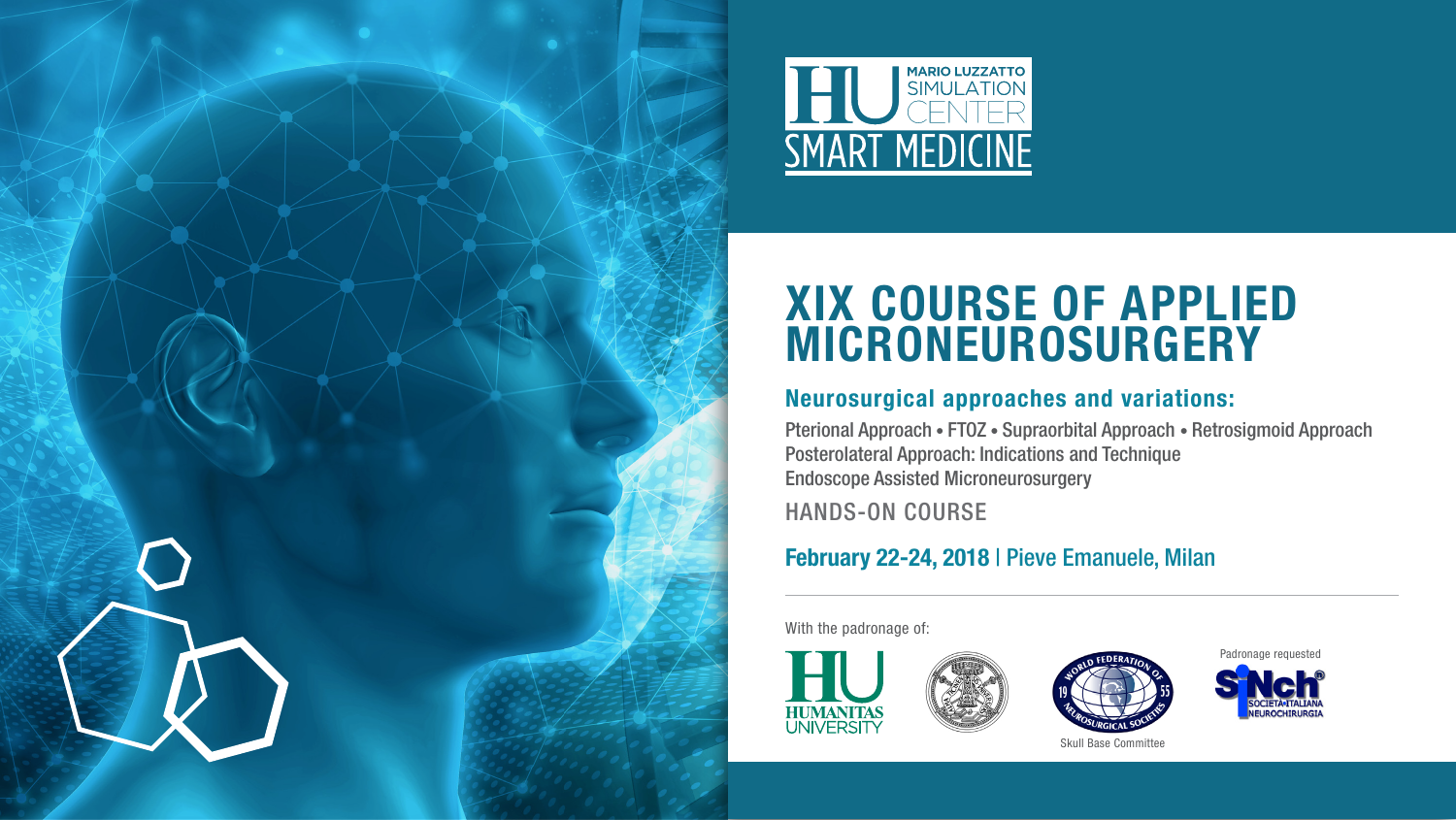

# GENERAL INFORMATION

The course is limited to 13 hands-on participants as well as 6 observers and reserved to Neurosurgeons and resident in Neurosurgery of the  $4<sup>th</sup> - 5<sup>th</sup>$ vear.

7 workstations will be set, each of one with a Tutor assigned and all equipped with one injected specimen, Mayfield headrest, surgical instruments, irrigation and suction systems, microscope, endoscope and monitor.

Participants will be divided two per workstation and will work together throughout the course. Hands-on sessions will be guided by video projection and/or live demonstration of dissection steps commented by the teachers. Observers will have access to the theoretical sessions and will be deployed one for workstation in the Anatomy Lab to watch dissections. Participants are invited to prepare clinical cases. The best ones will be selected by the Scientific Committee and discussed in class on February 24, 2017.

#### SCIENTIFIC DIRECTORS

Maurizio Fornari, *Milan* Renato Galzio, *Pavia* Franco Servadei, *Milan*

## Course Coordinators

Andrea Cardia, *Milan* Alessandro Ricci, *L'Aquila*

## **FACULTY**

Vladimir Beneš, *Prague* Helmut Bertalanffy, *Hannover* Paolo Cappabianca, *Naples* Roberto Delfini, *Rome* Francesco DiMeco, *Milan* Alessandro Ducati, *Turin* Giuseppe Esposito, *Zurich* Paolo Ferroli, *Milan* Marco Fontanella, *Brescia*

Sebastian Froelich, *Paris* Josè Alberto Landeiro, *Rio de Janeiro* Giovanni Battista Lasio, *Milan* Vincenzo Paternò, *Hannover* Paolo Perrini, *Pisa* Luca Regli, *Zurich* Antonio Santoro, *Rome* JieTang, *Beijing* Manfred Tschabitscher, *Vienna*

#### **TUTORS**

Delia Cannizzaro, *Milan* Mattia Del Maestro, *Pavia* Davide Milani, *Milan* Federico Nicolosi, *Milan*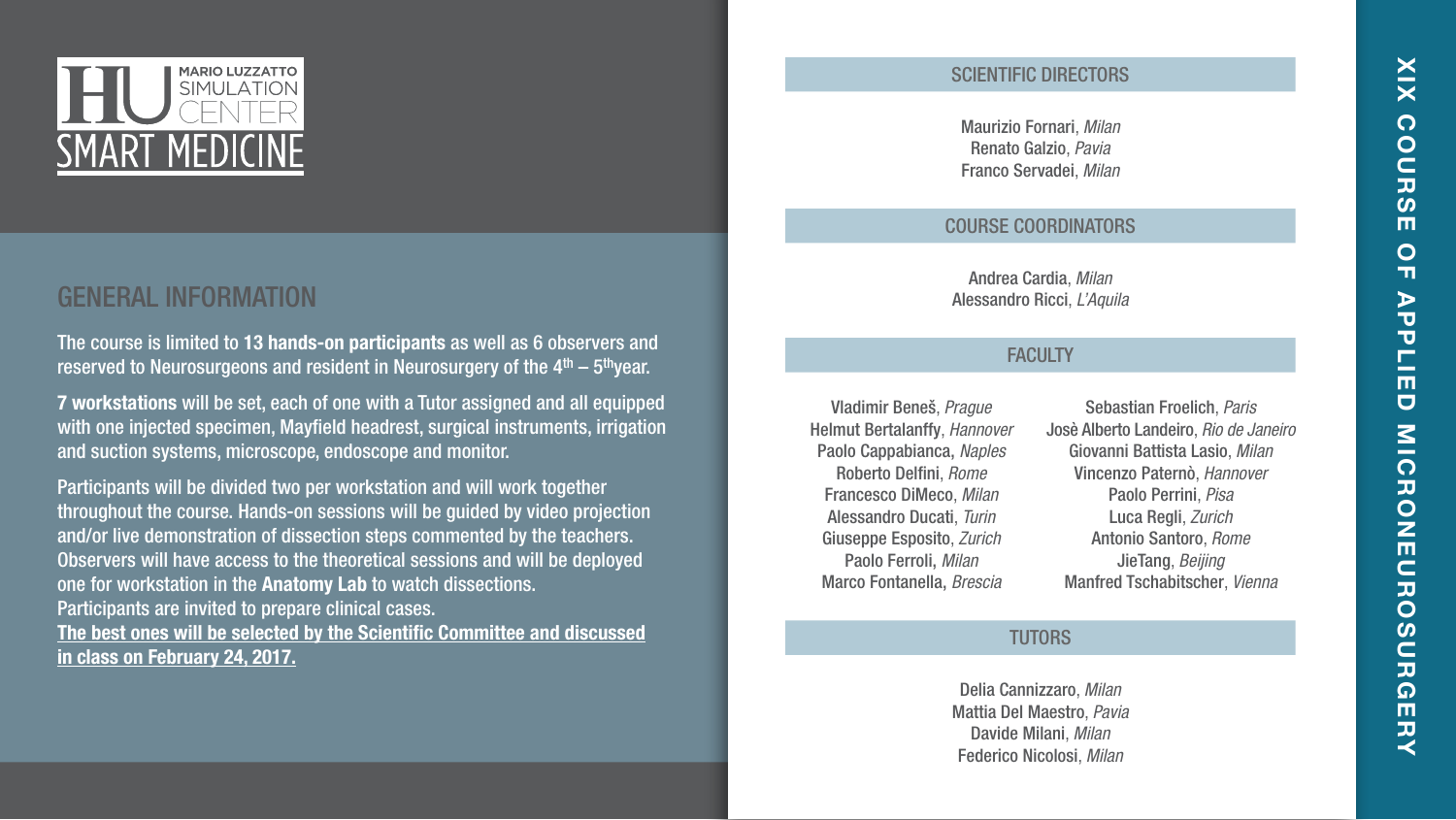# **XIX C**<br>February **XIX Course of Applied Microneurosurgery** February 22-24, 2018**OUR**  $rac{6}{5}$ 201  $\mathbf O$  $\mathbf{u}$  $\blacktriangleright$ ์ซ  $\tilde{P}$ 亩  $\overline{a}$ **MICRONEUROSOR** デロス

#### 1st DAY

## THURSD AY Febru ary 22

*Moderators: F. Servadei - M. Fontanella*

- Light Lunch and registration of the participants. Introduction to the course and presentation of the topics. (*F. Servadei - R. Galzio*) From virtual reality to simulation: new training paradigms for neurosurgeons of the 3rd millennium. (*F. DiMeco*) 12.00-12.30 12.30-12.40 12.40-13.00
- Pterional approach: indications and technique. (*R. Galzio*) 13.00-13.20
- Extra and intra-dural clinoidectomy. (*J.A. Landeiro*) 13.20-13.40
- The Dolenc Approach: technique and application in various intracranial lesions. (*H. Bertalanffy*) 13.40-14.00
- Minipterional and lateral-supraorbitary approach: indications and technique. (*L. Regli*) 14.00-14.20
- Indications to endoscopic approaches to the anterior skull base; different experiences. (*G.B. Lasio - P. Cappabianca*) 14.20-14.50
- Video demonstration: pterional approach. (*A. Ricci A. Cardia*) 14.50-15.10
- **HANDS ON: pterional approach.** 15.10-17.00
- Live demonstration: clinoidectomy. (*J.A. Landeiro*) 17.00-17.20
- HANDS ON: clinoidectomy. 17.20-18.40
- Live demonstration: lateral supraorbitary approach. (*L. Regli*) 18.40-19.00

| g<br>. . |  |
|----------|--|
|          |  |

#### FR I D AY Febru ary 23 *Moderators: R. Delfini - J.Tang*

08.00-08.20 08.20-08.40 08.40-09.00 09.00-09.20 09.20-12.40 12.40-13.00 13.00-14.00 14.00-14.20 14.20-14.40 14.40-15.00 15.00-15.20 15.20-15.40 15.40-17.40 17.40-18.00 18.00-19.00 Endoscopic anatomy of the anterior and middle skull base cisterns. (*M. Tschabitscher*) Endoscope-assisted microneurosurgery: indications and technique. (*R. Galzio*) Fronto-temporo-orbito-zygomatic approach:<br>indications and technique. indications and technique. (*R. Delfini - A. Santoro*) Video demonstration: fronto-temporo-orbitozygomatic approach. (*R. Galzio - A. Ricci*) Hands on: fronto-temporo-orbitozygomatic approach. Live demonstration: the Dolenc approach. (*H. Bertalanffy*) Light Lunch. Suboccipital approach: indications and technique. (*A. Ducati*) Surgical approaches to the pineal region. (*V. Beneš*) Retrosigmoid approach: indications and technique. (*J. Tang*) Endoscopic anatomy of the posterior cranial fossa cisterns. (*M. Tschabitscher*) Live demonstration: retrosigmoid approach. (*J. Tang*) HANDS ON: retrosigmoid approach. Live demonstration: supracerabellar infratentorial approach. (*V. Beneš*) Workshop of cranial endoscopy. (*M. Tschabitscher*)

| 3rd DAY     | <b>SATURDAY FEBRUARY 24</b>                                               |  |
|-------------|---------------------------------------------------------------------------|--|
|             | <b>MODERATORS: M. Fornari - S. Froelich</b>                               |  |
|             |                                                                           |  |
| 08.00-08.20 | Surgical approaches to the CVJ: indications<br>and technique. (R. Galzio) |  |
| 08.20-08.40 | Anterior approaches to the CVJ tumors.<br>(M. Fornari)                    |  |
| 08.40-09.00 | Anterolateral approach to the CVJ.<br>(S. Froelich)                       |  |
| 09.00-09.20 | Live demonstration: anterolateral approach.<br>(S. Froelich)              |  |
| 09.20-09.40 | Video demonstration: posterolateral<br>approach. (A. Ricci - A. Cardia)   |  |
| 10.00-13.30 | <b>HANDS ON:</b> posterolateral approach.                                 |  |
| 13.30-14.30 | Light lunch.                                                              |  |
| 14.30-16.00 | Clinical cases.                                                           |  |
| 16.00       | Closing.                                                                  |  |